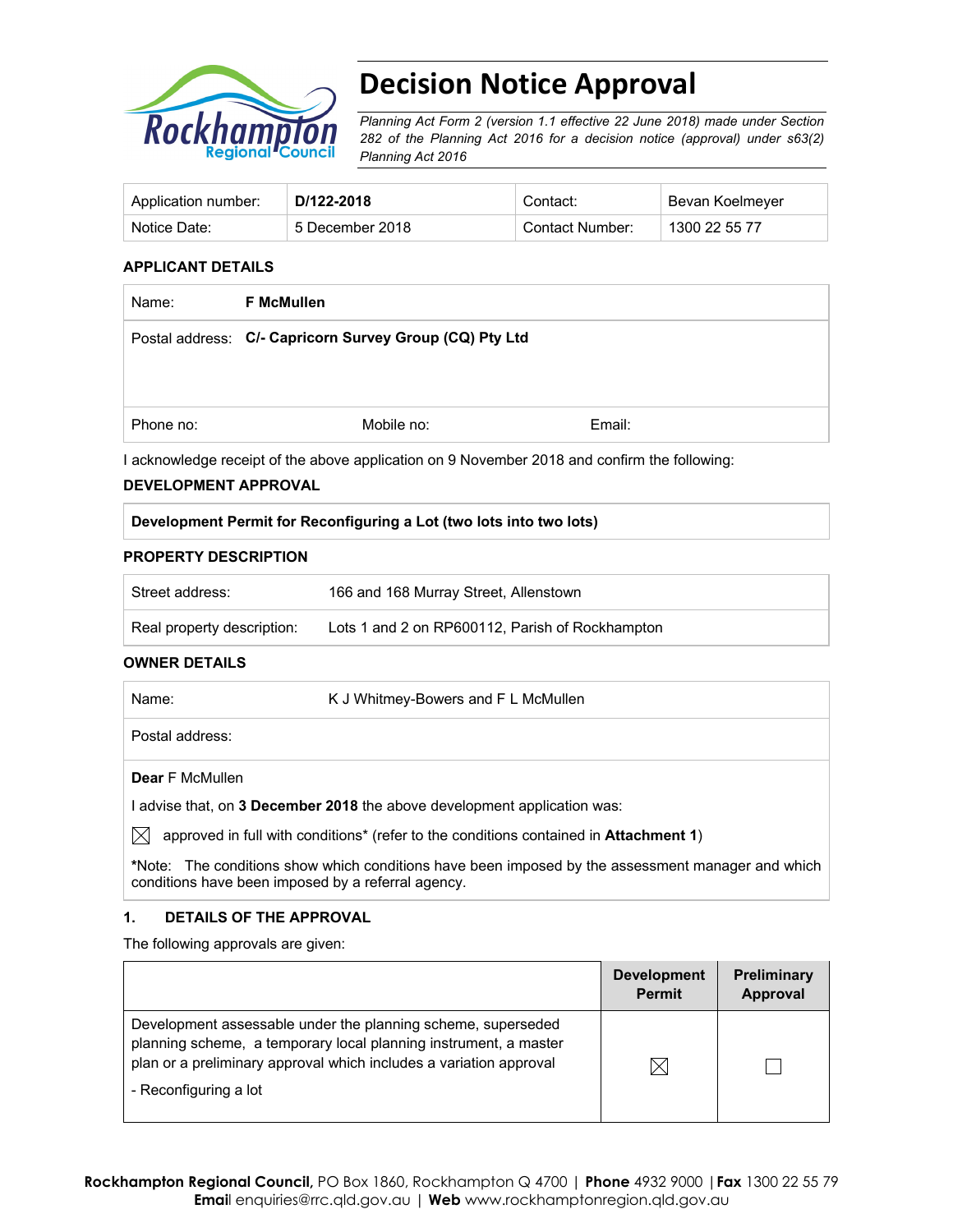# **2. CONDITIONS**

This approval is subject to the conditions in Attachment 1.

**3. FURTHER DEVELOPMENT PERMITS REQUIRED NIL** 

# **4. REFERRAL AGENCIES NIL**

# **5. THE APPROVED PLANS**

**The approved development must be completed and maintained generally in accordance with the approved drawings and documents:** 

| <b>Drawing/Report Title</b> | <b>Prepared By</b>        | <b>Date</b>     | <b>Reference Number</b>      | <b>Revision</b> |
|-----------------------------|---------------------------|-----------------|------------------------------|-----------------|
| Reconfiguration Plan        | Capricorn Survey<br>Group | 2 November 2018 | 7224-01-ROL.<br>Sheet 1 of 1 | A               |

# **6. CURRENCY PERIOD FOR THE APPROVAL (s.85 of the** *Planning Act***)**

The standard currency periods stated in section 85 of *Planning Act 2016* apply to each aspect of development in this approval, if not stated in the conditions of approval attached.

# **7. STATEMENT OF REASONS**

| <b>Description of the</b><br>development | The proposed development is for Reconfiguring a Lot (two lots into two lots)                                                                                                                                                                                                                                                                                        |  |  |  |
|------------------------------------------|---------------------------------------------------------------------------------------------------------------------------------------------------------------------------------------------------------------------------------------------------------------------------------------------------------------------------------------------------------------------|--|--|--|
| <b>Reasons for Decision</b>              | Assessment of the development against the relevant zone purpose,<br>1.<br>planning scheme codes and planning scheme policies demonstrates<br>that the proposed development will not cause significant adverse<br>impacts on the surrounding natural environment, built environment and<br>infrastructure, community facilities, or local character and amenity; and |  |  |  |
|                                          | 2.<br>The proposed development does not compromise the relevant State<br>Planning Policy.                                                                                                                                                                                                                                                                           |  |  |  |
| <b>Assessment</b><br><b>Benchmarks</b>   | The proposed development was assessed against the following assessment<br>benchmarks:                                                                                                                                                                                                                                                                               |  |  |  |
|                                          | Low-medium density residential zone code;                                                                                                                                                                                                                                                                                                                           |  |  |  |
|                                          | Access, parking and transport code;                                                                                                                                                                                                                                                                                                                                 |  |  |  |
|                                          | Filling and excavation code;                                                                                                                                                                                                                                                                                                                                        |  |  |  |
|                                          | Landscape code;                                                                                                                                                                                                                                                                                                                                                     |  |  |  |
|                                          | Reconfiguring a lot code;                                                                                                                                                                                                                                                                                                                                           |  |  |  |
|                                          | Stormwater management code; and                                                                                                                                                                                                                                                                                                                                     |  |  |  |
|                                          | Water and sewer code.                                                                                                                                                                                                                                                                                                                                               |  |  |  |
| <b>Matters prescribed by</b>             | The State Planning Policy - Part E;<br>a)                                                                                                                                                                                                                                                                                                                           |  |  |  |
| regulation                               | The Central Queensland Regional Plan;<br>b)                                                                                                                                                                                                                                                                                                                         |  |  |  |
|                                          | The Rockhampton Region Planning Scheme 2015.<br>C)                                                                                                                                                                                                                                                                                                                  |  |  |  |
|                                          | d)<br>The common material, being the material submitted with the<br>application.                                                                                                                                                                                                                                                                                    |  |  |  |

# **8. APPEAL RIGHTS**

The rights of an applicant to appeal to a tribunal or the Planning and Environment Court against a decision about a development application are set out in chapter 6, part 1 of the *Planning Act 2016*. There may also be a right to make an application for a declaration by a tribunal (see chapter 6, part 2 of the *Planning Act 2016).*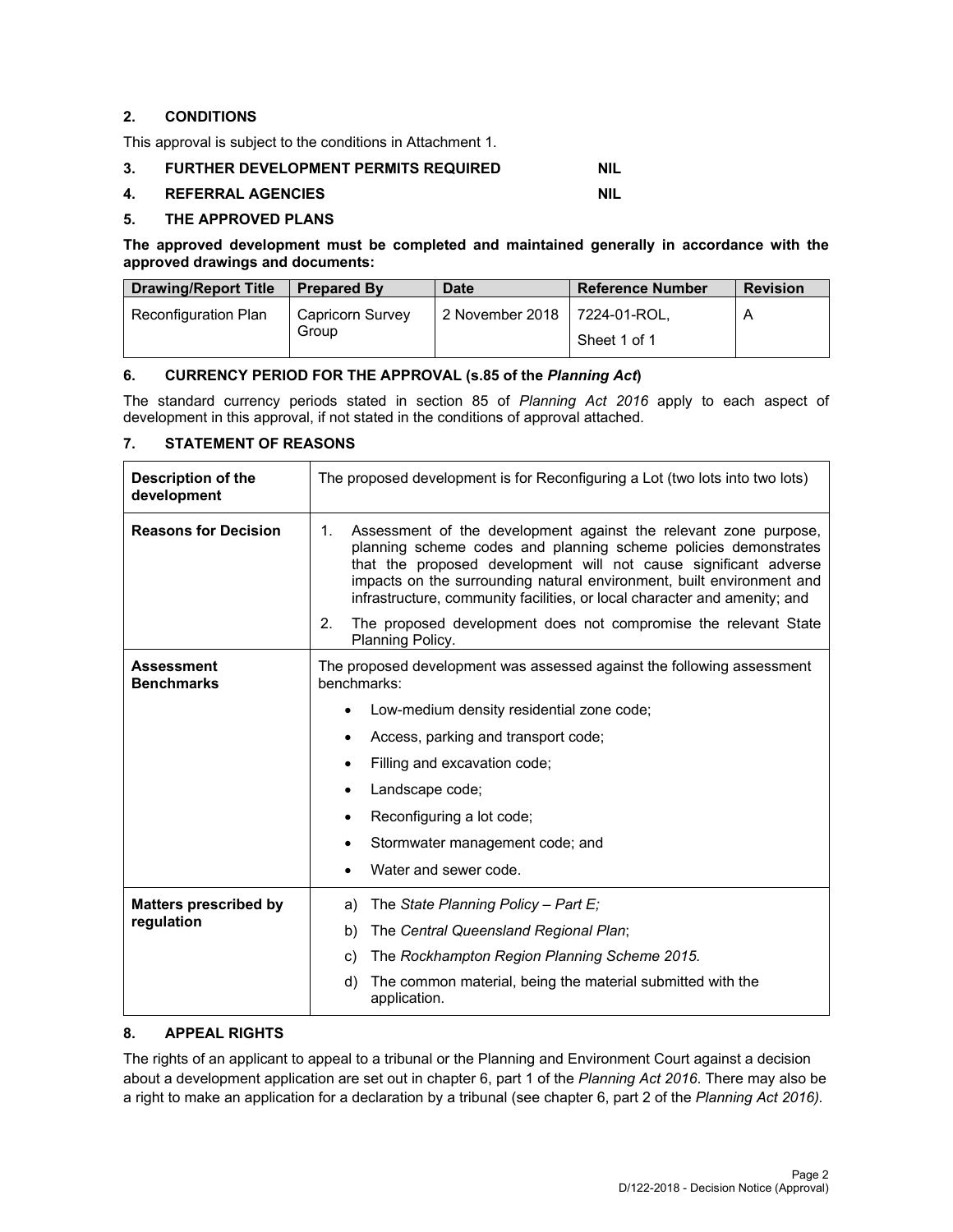# *Appeal by an applicant*

An applicant for a development application may appeal to the Planning and Environment Court against the following:

- the refusal of all or part of the development application
- a provision of the development approval
- the decision to give a preliminary approval when a development permit was applied for
- a deemed refusal of the development application.

An applicant may also have a right to appeal to the Development tribunal. For more information, see schedule 1 of the *Planning Act 2016*.

The timeframes for starting an appeal in the Planning and Environment Court are set out in section 229 of the *Planning Act 2016*.

**Attachment 2** is an extract from the *Planning Act 2016* that sets out the applicant's appeal rights and the appeal rights of a submitter.

# **9. WHEN THE DEVELOPMENT APPROVAL TAKES EFFECT**

This development approval takes effect:

From the time the decision notice is given – if there is no submitter and the applicant does not appeal the decision to the court.

Or

When the submitter's appeal period ends  $-$  if there is a submitter and the applicant does not appeal the decision to the court.

Or

Subject to the decision of the court, when the appeal is finally decided  $-$  if an appeal is made to the court.

### **10. ASSESSMENT MANAGER**

| Name: | Tarnya Fitzgibbon<br><b>ACTING MANAGER PLANNING</b> | Signature: | Date: 5 December 2018 |
|-------|-----------------------------------------------------|------------|-----------------------|
|       | AND REGULATORY SERVICES                             |            |                       |

#### **Attachment 1 – Conditions of the approval**

*Part 1* **–** *Conditions imposed by the assessment manager [Note: where a condition is imposed about infrastructure under Chapter 4 of the Planning Act 2016, the relevant provision of the Act under which this condition was imposed must be specified.]*

#### **Attachment 2—Extract on appeal rights**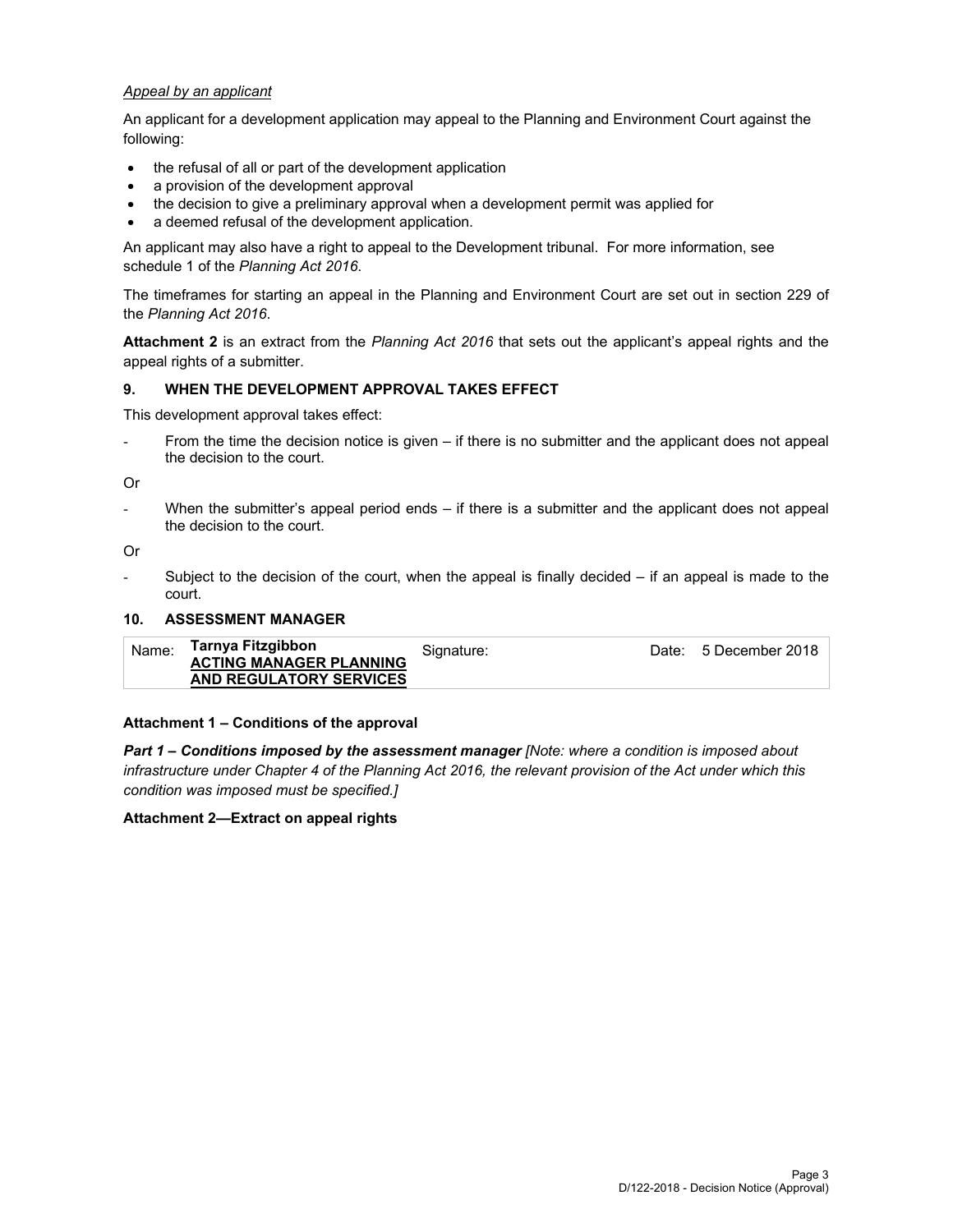

# **Attachment 1 – Part 1 Rockhampton Regional Council Conditions**

*Planning Act 2016* 

# 1.0 ADMINISTRATION

- 1.1 The Developer and his employee, agent, contractor or invitee is responsible for ensuring compliance with the conditions of this development approval.
- 1.2 Where these Conditions refer to "Council" in relation to requiring Council to approve or to be satisfied as to any matter, or conferring on the Council a function, power or discretion, that role may be fulfilled in whole or in part by a delegate appointed for that purpose by the Council.
- 1.3 All conditions, works, or requirements of this development approval must be undertaken and completed:
	- 1.3.1 to Council's satisfaction;
	- 1.3.2 at no cost to Council; and
	- 1.3.3 prior to the issue of the Survey Plan Approval Certificate;

unless otherwise stated.

1.4 All works must be designed, constructed and maintained in accordance with the relevant Council policies, guidelines and standards, unless otherwise stated.

# 2.0 APPROVED PLANS AND DOCUMENTS

2.1 The approved development must be completed and maintained generally in accordance with the approved plans and documents, except where amended by any condition of this development approval:

| <b>Drawing/Report Title</b> | <b>Prepared By</b>               | <b>Date</b>        | <b>Reference Number</b>          | <b>Revision</b> |
|-----------------------------|----------------------------------|--------------------|----------------------------------|-----------------|
| Reconfiguration Plan        | <b>Capricorn Survey</b><br>Group | 2 November<br>2018 | 7224-01-ROL, Sheet 1   A<br>of 1 |                 |

2.2 Where there is any conflict between the conditions of this development approval and the details shown on the approved plans and documents, the conditions of this development approval must prevail.

# 3.0 ASSET MANAGEMENT

3.1 Any damage to existing stormwater, water supply and sewerage infrastructure, kerb and channel, pathway or roadway (including removal of concrete slurry from public land and Council infrastructure), that occurs while any works are being carried out in association with this development approval must be repaired at full cost to the developer. This includes the reinstatement of any existing traffic signs or pavement markings that may have been removed or damaged.

# ADVISORY NOTES

# NOTE 1. Aboriginal Cultural Heritage

It is advised that under section 23 of the *Aboriginal Cultural Heritage Act 2003*, a person who carries out an activity must take all reasonable and practicable measures to ensure the activity does not harm Aboriginal cultural heritage (the "cultural heritage duty of care"). Maximum penalties for breaching the duty of care are listed in the Aboriginal cultural heritage legislation. The information on Aboriginal cultural heritage is available on the Department of Aboriginal and Torres Strait Islander Partnerships website www.datsip.qld.gov.au.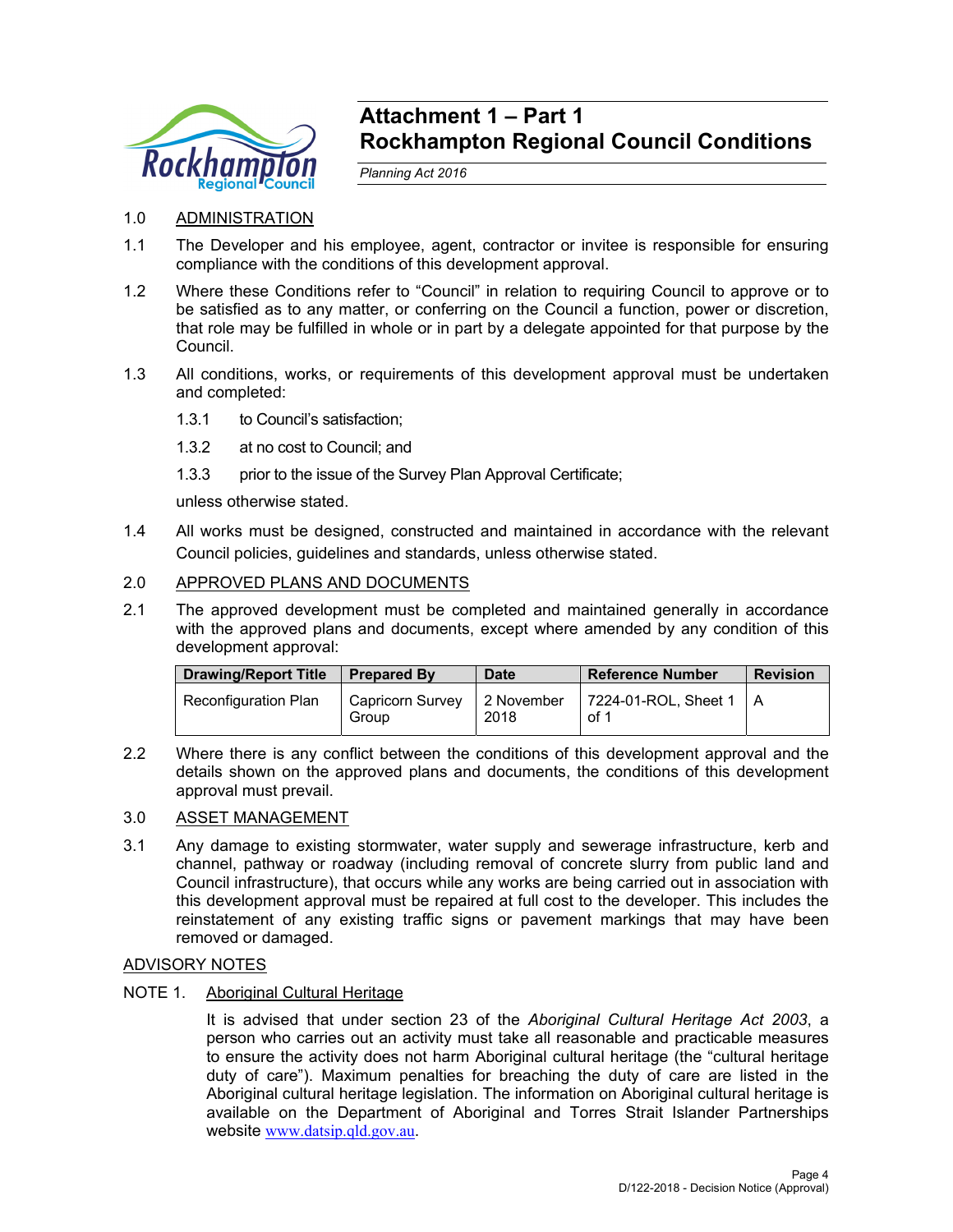# NOTE 2. General Environmental Duty

General environmental duty under the *Environmental Protection Act 1994* prohibits unlawful environmental nuisance caused by noise, aerosols, particles, dust, ash, fumes, light, odour or smoke beyond the boundaries of the development site during all stages of the development including earthworks, construction and operation.

# NOTE 3. General Safety Of Public During Construction

The *Work Health and Safety Act 2011* and *Manual of Uniform Traffic Control Devices* must be complied with in carrying out any construction works, and to ensure safe traffic control and safe public access in respect of works being constructed on a road.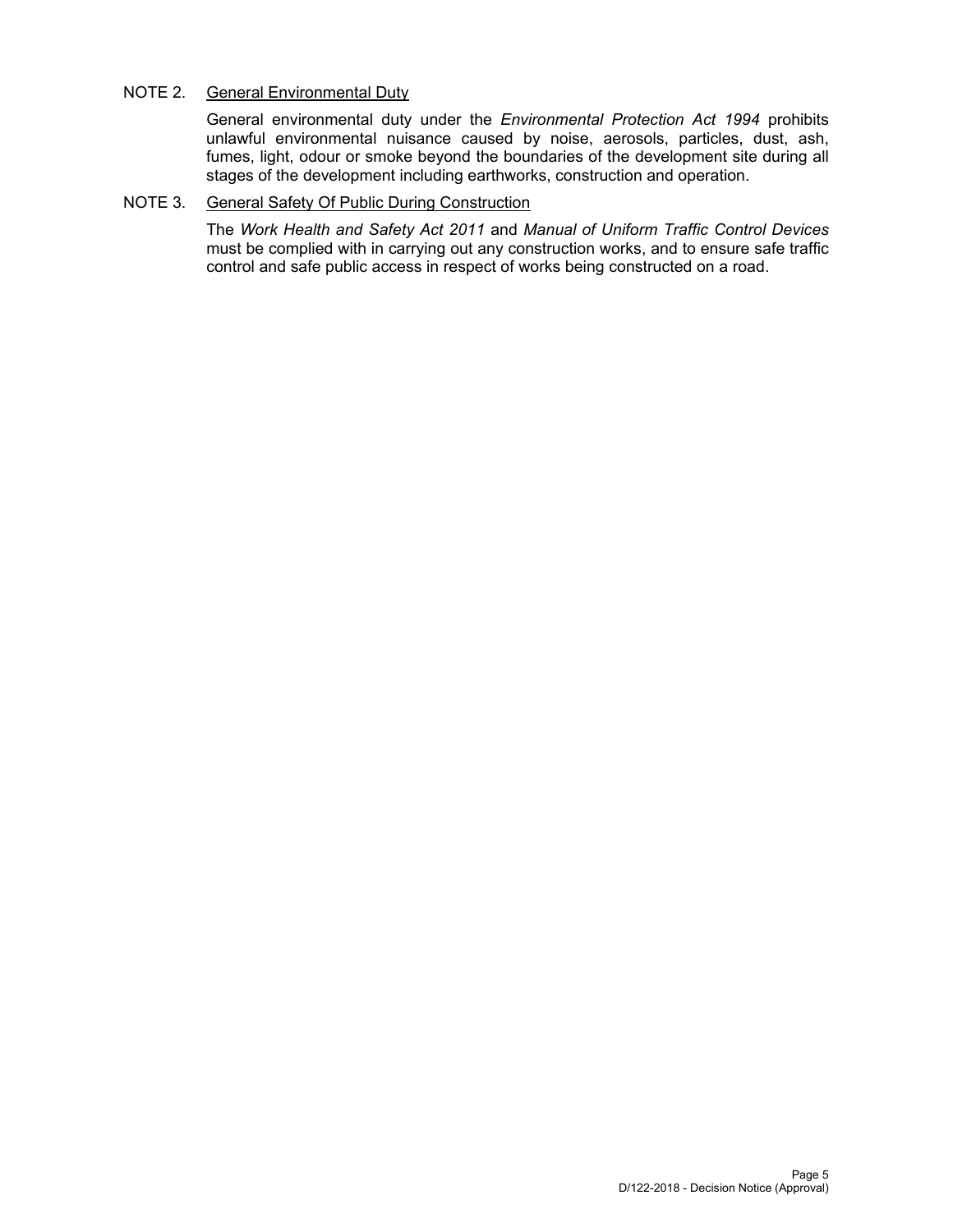

# **Attachment 2 - Appeal Rights**

*PLANNING ACT 2016*

The following is an extract from the *Planning Act 2016 (Chapter 6)*

# *Appeal rights*

### *229 Appeals to tribunal or P&E Court*

- (1) Schedule 1 states—
	- (a) matters that may be appealed to— (i) either a tribunal or the P&E Court; or (ii) only a tribunal; or (iii) only the P&E Court; and
	- (b) the person—
		- (i) who may appeal a matter (the **appellant**); and (ii) who is a respondent in an appeal of the matter; and (iii) who is a co-respondent in an appeal of the matter; and
		- (iv) who may elect to be a co-respondent in an appeal of the matter.
- (2) An appellant may start an appeal within the appeal period.
- (3) The **appeal period** is—
	- (a) for an appeal by a building advisory agency—10 business days after a decision notice for the decision is given to the agency or
	- (b) for an appeal against a deemed refusal—at any time after the deemed refusal happens; or
	- (c) for an appeal against a decision of the Minister, under chapter 7, part 4, to register premises or to renew the registration of premises—20 business days after a notice is published under section 269(3)(a) or (4); or
	- (d) for an appeal against an infrastructure charges notice— 20 business days after the infrastructure charges notice is given to the person; or
	- (e) for an appeal about a deemed approval of a development application for which a decision notice has not been given—30 business days after the applicant gives the deemed approval notice to the assessment manager; or
	- (f) for any other appeal—20 business days after a notice of the decision for the matter, including an enforcement notice, is given to the person.

#### Note—

See the P&E Court Act for the court's power to extend the appeal period.

- (4) Each respondent and co-respondent for an appeal may be heard in the appeal.
- (5) If an appeal is only about a referral agency's response, the assessment manager may apply to the tribunal or P&E Court to withdraw from the appeal.
- (6) To remove any doubt, it is declared that an appeal against an infrastructure charges notice must not be about— (a) the adopted charge itself; or
	- (b) for a decision about an offset or refund—
		- (i) the establishment cost of trunk infrastructure identified in a LGIP; or
		- (ii) the cost of infrastructure decided using the method
	- included in the local government's charges resolution.
- **230 Notice of appeal**
- (1) An appellant starts an appeal by lodging, with the registrar of the tribunal or P&E Court, a notice of appeal that— (a) is in the approved form; and
	- (b) succinctly states the grounds of the appeal.
- (2) The notice of appeal must be accompanied by the required fee.
- (3) The appellant or, for an appeal to a tribunal, the registrar must, within the service period, give a copy of the notice of appeal to—
- (a) the respondent for the appeal; and
- (b) each co-respondent for the appeal; and
- (c) for an appeal about a development application under schedule 1, table 1, item 1—each principal submitter for the development application; and
- (d) for an appeal about a change application under schedule 1, table 1, item 2—each principal submitter for the change application; and
- (e) each person who may elect to become a co-respondent for the appeal, other than an eligible submitter who is not a principal submitter in an appeal under paragraph (c) or (d); and
- (f) for an appeal to the P&E Court—the chief executive; and
- (g) for an appeal to a tribunal under another Act—any other person who the registrar considers appropriate.
- (4) The **service period** is—
	- (a) if a submitter or advice agency started the appeal in the P&E Court-2 business days after the appeal is started; or
	- (b) otherwise—10 business days after the appeal is started.
- (5) A notice of appeal given to a person who may elect to be a co-respondent must state the effect of subsection
- (6) A person elects to be a co-respondent by filing a notice of election, in the approved form, within 10 business days
	- after the notice of appeal is given to the person*.*
- **231 Other appeals**
- (1) Subject to this chapter, schedule 1 and the P&E Court Act, unless the Supreme Court decides a decision or other matter under this Act is affected by jurisdictional error, the decision or matter is non-appealable.
- (2) The Judicial Review Act 1991, part 5 applies to the decision or matter to the extent it is affected by jurisdictional error.
- (3) A person who, but for subsection (1) could have made an application under the Judicial Review Act 1991 in relation to the decision or matter, may apply under part 4 of that Act for a statement of reasons in relation to the decision or matter.
- (4) In this section— **decision** includes—
	- (a) conduct engaged in for the purpose of making a decision; and
	- (b) other conduct that relates to the making of a decision; and
	- (c) the making of a decision or the failure to make a decision; and
	- (d) a purported decision; and
	- (e) a deemed refusal.

**non-appealable**, for a decision or matter, means the decision or matter—

- (a) is final and conclusive; and
- (b) may not be challenged, appealed against, reviewed, quashed, set aside or called into question in any other way under the Judicial Review Act 1991 or otherwise, whether by the Supreme Court, another court, a tribunal or another entity; and
- (c) is not subject to any declaratory, injunctive or other order of the Supreme Court, another court, a tribunal or another entity on any ground.

#### **232 Rules of the P&E Court**

- (1) A person who is appealing to the P&E Court must comply with the rules of the court that apply to the appeal.
- (2) However, the P&E Court may hear and decide an appeal even if the person has not complied with rules of the P&E Court.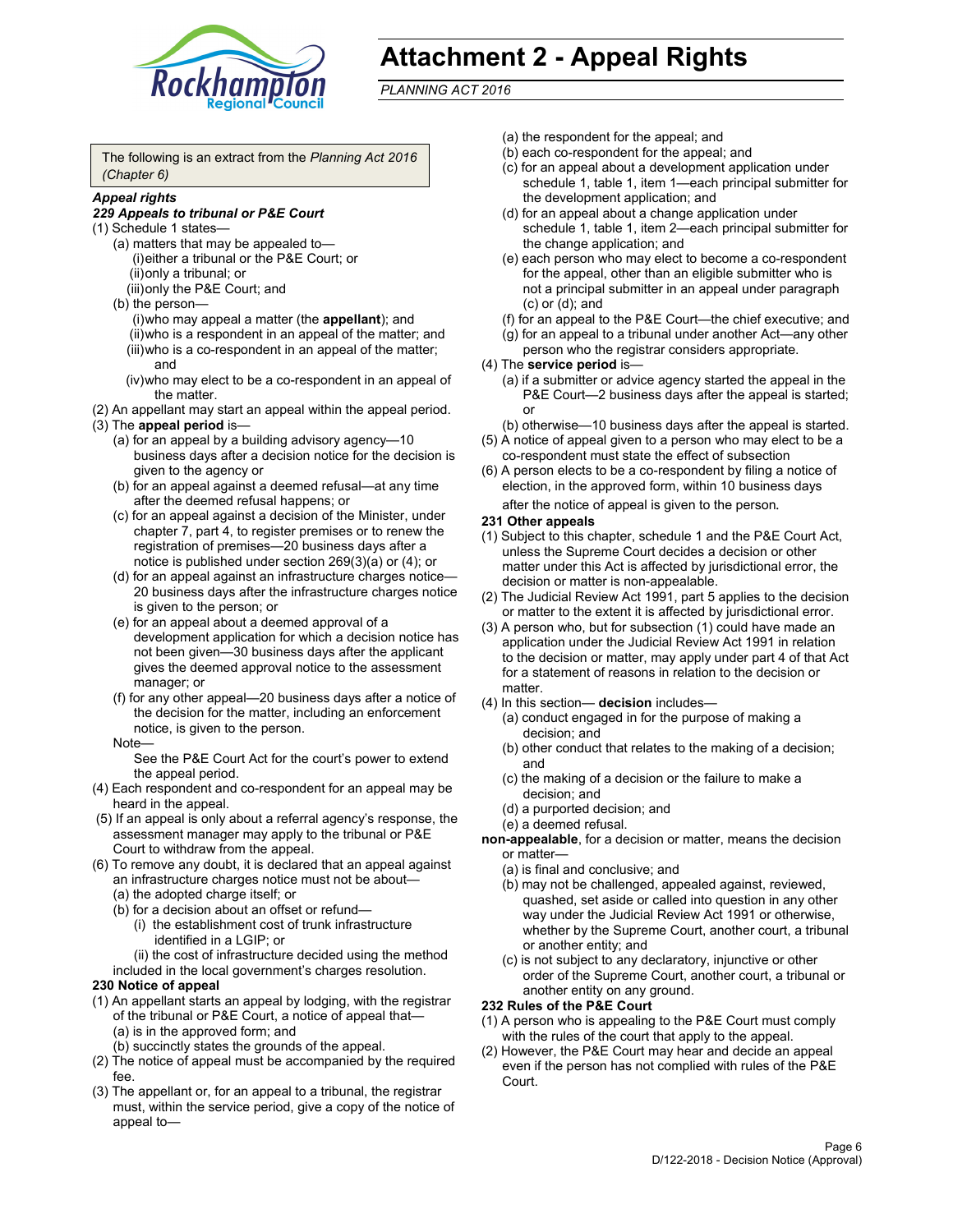

# **Appeal Rights**

*PLANNING ACT 2016*

# **Schedule 1**

# **Appeals section 229**

#### **1 Appeal rights and parties to appeals**

- (1) Table 1 states the matters that may be appealed to—(a) the P&E court; or (b) a tribunal.
- (2) However, table 1 applies to a tribunal only if the matter involves—
	- (a) the refusal, or deemed refusal of a development application, for—
	- (i) a material change of use for a classified building; or
	- (ii) operational work associated with building work, a retaining wall, or a tennis court; or
	- (b) a provision of a development approval for—
	- (i) a material change of use for a classified building; or
- (ii) operational work associated with building work, a retaining wall, or a tennis court; or
	- (c) if a development permit was applied for—the decision to give a preliminary approval for—
		- (i) a material change of use for a classified building; or
	- (ii) operational work associated with building work, a retaining wall, or a tennis court; or
	- (d) a development condition if—
		- (i) the development approval is only for a material change of use that involves the use of a building classified under the Building Code as a class 2 building; and
		- (ii) the building is, or is proposed to be, not more than 3 storeys; and
		- (iii) the proposed development is for not more than 60 sole-occupancy units; or
	- (e) a decision for, or a deemed refusal of, an extension application for a development approval that is only for a material change of use of a classified building; or
	- (f) a decision for, or a deemed refusal of, a change application for a development approval that is only for a material change of use of a classified building; or
	- (g) a matter under this Act, to the extent the matter relates to—
		- (i) the Building Act, other than a matter under that Act that may or must be decided by the Queensland Building and Construction Commission; or
		- (ii) the Plumbing and Drainage Act, part 4 or 5; or
	- (h) a decision to give an enforcement notice in relation to a matter under paragraphs (a) to (g); or
	- (i) a decision to give an infrastructure charges notice; or
	- (j) the refusal, or deemed refusal, of a conversion application; or
	- (k) a matter that, under another Act, may be appealed to the tribunal; or
	- (l) a matter prescribed by regulation.
- (3) Also, table 1 does not apply to a tribunal if the matter
	- involves—
		- (a) for a matter in subsection  $(2)(a)$  to  $(d)$ 
			- (i) a development approval for which the development application required impact assessment; and
			- (ii) a development approval in relation to which the assessment manager received a properly made submission for the development application; or
	- (b) a provision of a development approval about the identification or inclusion, under a variation approval, of a matter for the development.
- (4) Table 2 states the matters that may be appealed only to the P&E Court.
- (5) Table 3 states the matters that may be appealed only to the tribunal.
- (6) In each table—
	- (a) column 1 states the appellant in the appeal; and
	- (b) column 2 states the respondent in the appeal; and
	- (c) column 3 states the co-respondent (if any) in the appeal; and
	- (d) column 4 states the co-respondents by election (if any) in the appeal.
- (7) If the chief executive receives a notice of appeal under section 230(3)(f), the chief executive may elect to be a corespondent in the appeal.

| Table 1<br>Appeals to the P&E Court and, for certain matters, to a tribunal                                      |                                                                                                                                |                                                                                          |                                                       |  |  |
|------------------------------------------------------------------------------------------------------------------|--------------------------------------------------------------------------------------------------------------------------------|------------------------------------------------------------------------------------------|-------------------------------------------------------|--|--|
| 1. Development applications<br>An appeal may be made against-<br>(c) a provision of the development approval; or | (a) the refusal of all or part of the development application; or<br>(b) the deemed refusal of the development application; or | (d) if a development permit was applied for—the decision to give a preliminary approval. |                                                       |  |  |
| Column 1                                                                                                         | Column 3<br>Column 4<br>Column 2                                                                                               |                                                                                          |                                                       |  |  |
| Co-respondent<br>Co-respondent by election<br>Appellant<br>Respondent<br>$($ if any $)$<br>$(if$ anv)            |                                                                                                                                |                                                                                          |                                                       |  |  |
| The applicant                                                                                                    | The assessment<br>manager                                                                                                      | If the appeal is about<br>a concurrence                                                  | 1 A concurrence agency that is<br>not a co-respondent |  |  |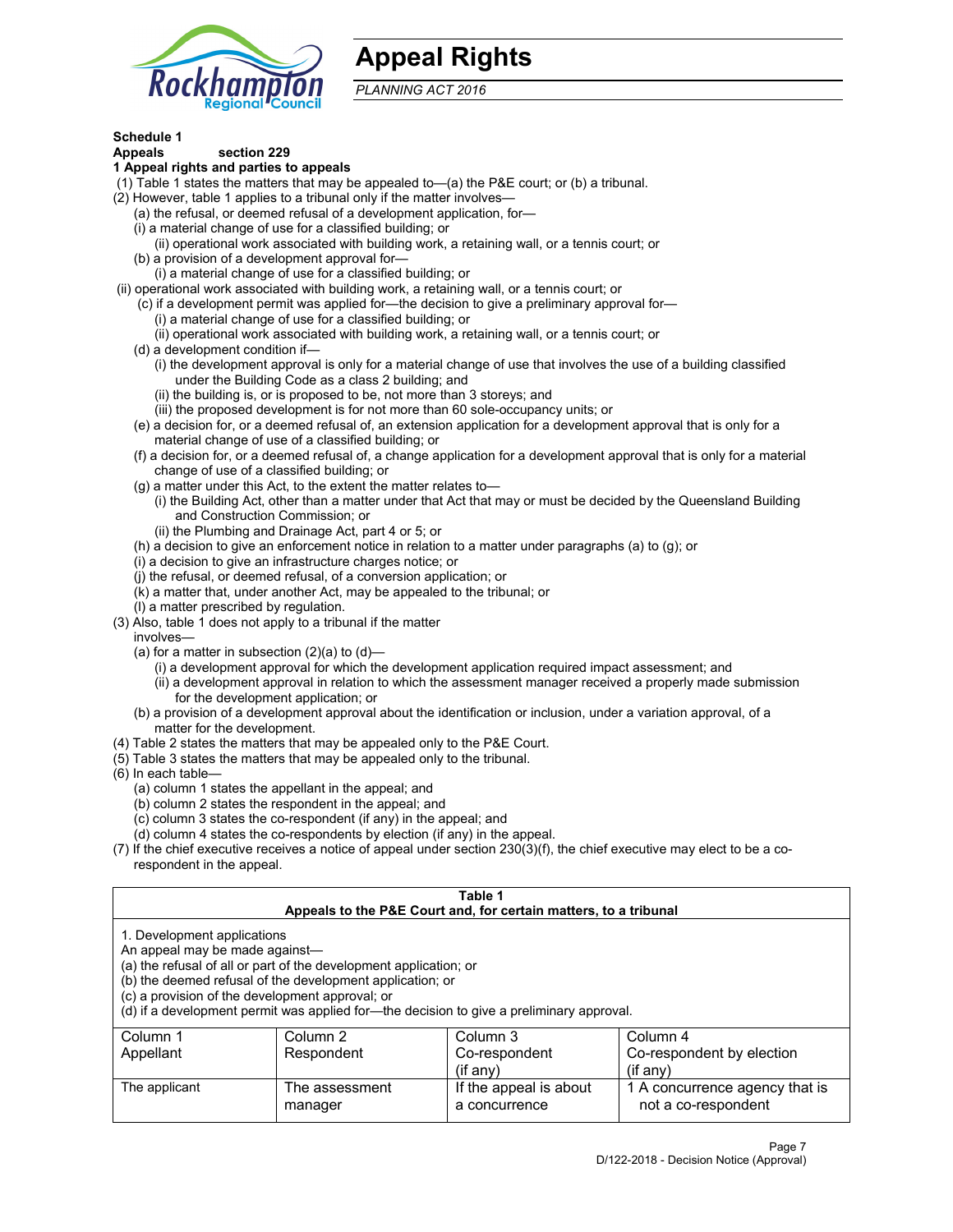| Table 1<br>Appeals to the P&E Court and, for certain matters, to a tribunal                                                                                                                        |                                                                                                                               |                                                                 |                                                                                                                                                                                                                                                                                                                                                 |
|----------------------------------------------------------------------------------------------------------------------------------------------------------------------------------------------------|-------------------------------------------------------------------------------------------------------------------------------|-----------------------------------------------------------------|-------------------------------------------------------------------------------------------------------------------------------------------------------------------------------------------------------------------------------------------------------------------------------------------------------------------------------------------------|
| 2. Change applications<br>An appeal may be made against-                                                                                                                                           |                                                                                                                               | agency's referral<br>response-the<br>concurrence agency         | 2 If a chosen Assessment<br>manager is the respondent-<br>the prescribed assessment<br>manager<br>3 Any eligible advice agency for<br>the application<br>4 Any eligible submitter for the<br>application<br>(a) a responsible entity's decision for a change application, other than a decision made by the P&E court; or                       |
| (b) a deemed refusal of a change application.<br>Column 1<br>Appellant                                                                                                                             | Column $\overline{2}$<br>Respondent                                                                                           | Column 3<br>Co-respondent<br>(if any)                           | Column 4<br>Co-respondent by election<br>(i f any)                                                                                                                                                                                                                                                                                              |
| 1 The applicant<br>2 If the responsible<br>entity is the<br>assessment<br>manager-an<br>affected entity that<br>gave a pre-request<br>notice or response<br>notice                                 | The responsible<br>entity                                                                                                     | If an affected entity<br>starts the appeal-the<br>applicant     | 1 A concurrence agency for the<br>development application<br>2 If a chosen assessment<br>manager is the respondent-<br>the prescribed assessment<br>manager<br>3 A private certifier for the<br>development application<br>4 Any eligible advice agency for<br>the change application<br>5 Any eligible submitter for the<br>change application |
| 3. Extension applications<br>An appeal may be made against-                                                                                                                                        | (a) the assessment manager's decision about an extension application; or<br>(b) a deemed refusal of an extension application. |                                                                 |                                                                                                                                                                                                                                                                                                                                                 |
| Column 1<br>Appellant                                                                                                                                                                              | Column <sub>2</sub><br>Respondent                                                                                             | Column 3<br>Co-respondent<br>(if any)                           | Column 4<br>Co-respondent by election<br>(if any)                                                                                                                                                                                                                                                                                               |
| 1 The applicant<br>1<br>For a matter other<br>than a deemed<br>refusal of an<br>extension<br>application $-$ a<br>concurrence<br>agency, other than<br>the chief executive,<br>for the application | The assessment<br>manager                                                                                                     | If a concurrence<br>agency starts the<br>appeal - the applicant | If a chosen assessment<br>manager is the respondent - the<br>prescribed assessment manager                                                                                                                                                                                                                                                      |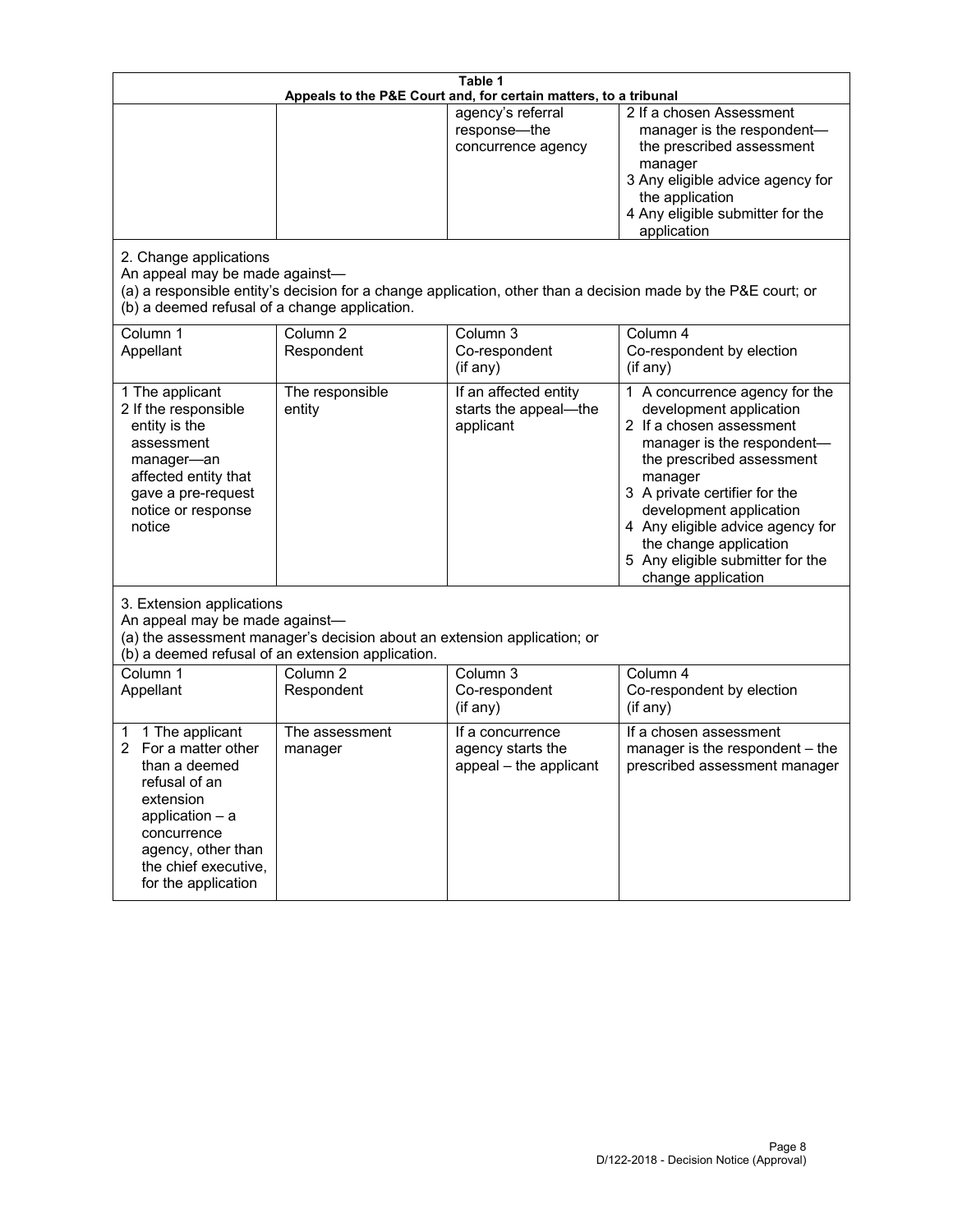#### **Table 1 Appeals to the P&E Court and, for certain matters, to a tribunal**

4. Infrastructure charges notices

An appeal may be made against an infrastructure charges notice on 1 or more of the following grounds

- a) The notice involved an error relating to
	- (i) The application of the relevant adopted charge; or

Examples of errors in applying an adopted charge –

- The incorrect application of gross floor area for a non-residential development
- Applying an incorrect 'use category', under a regulation, to the development
- (i) The working out of extra demands, for section 120; or
- (ii) An offset or refund; or
- b) The was no decision about an offset or refund; or
- c) If the infrastructure charges notice states a refund will be given the timing for giving the refund; or
- d) The amount of the charge is so unreasonable that no reasonable relevant local government could have imposed the amount.

| Column 1<br>Appellant                                    | Column 2<br>Respondent                                                    | Column 3<br>Co-respondent<br>(i f any) | Column 4<br>Co-respondent by election<br>(i f any) |
|----------------------------------------------------------|---------------------------------------------------------------------------|----------------------------------------|----------------------------------------------------|
| The person given the<br>Infrastructure charges<br>notice | The local government<br>that gave the<br>infrastructure charges<br>notice |                                        |                                                    |

5. Conversion applications

An appeal may be made against—

(a) the refusal of a conversion application; or

(b) a deemed refusal of a conversion application.

| Column 1      | Column 2                | Column 3       | Column 4                  |
|---------------|-------------------------|----------------|---------------------------|
| Appellant     | Respondent              | Co-respondent  | Co-respondent by election |
|               |                         | $($ if any $)$ | (i f any)                 |
|               |                         |                |                           |
| The applicant | The local government    |                |                           |
|               | to which the conversion |                |                           |
|               | application was made    |                |                           |

6. Enforcement notices

An appeal may be made against the decision to give an enforcement notice.

| Column 1<br>Appellant                      | Column 2<br>Respondent       | Column 3<br>Co-respondent<br>$($ if any $)$ | Column 4<br>Co-respondent by election<br>$(if$ any)                                                                                                                        |
|--------------------------------------------|------------------------------|---------------------------------------------|----------------------------------------------------------------------------------------------------------------------------------------------------------------------------|
| The person given the<br>enforcement notice | The enforcement<br>authority |                                             | If the enforcement authority is<br>not the local government for<br>the premises in relation to which<br>the offence is alleged to have<br>happened-the local<br>government |

#### **Table 2 Appeals to the P&E Court only**

1. Appeals from tribunal

An appeal may be made against a decision of a tribunal, other than a decision under

section 252, on the ground of—

(a) an error or mistake in law on the part of the tribunal; or

(b) jurisdictional error.

| Column 1<br>Appellant                             | Column 2<br>Respondent                                    | Column 3<br>Co-respondent<br>$(if$ any) | Column 4<br>Co-respondent by election<br>$(if$ any) |
|---------------------------------------------------|-----------------------------------------------------------|-----------------------------------------|-----------------------------------------------------|
| A party to the<br>proceedings for the<br>decision | The other party to the<br>proceedings for the<br>decision | $\overline{\phantom{a}}$                |                                                     |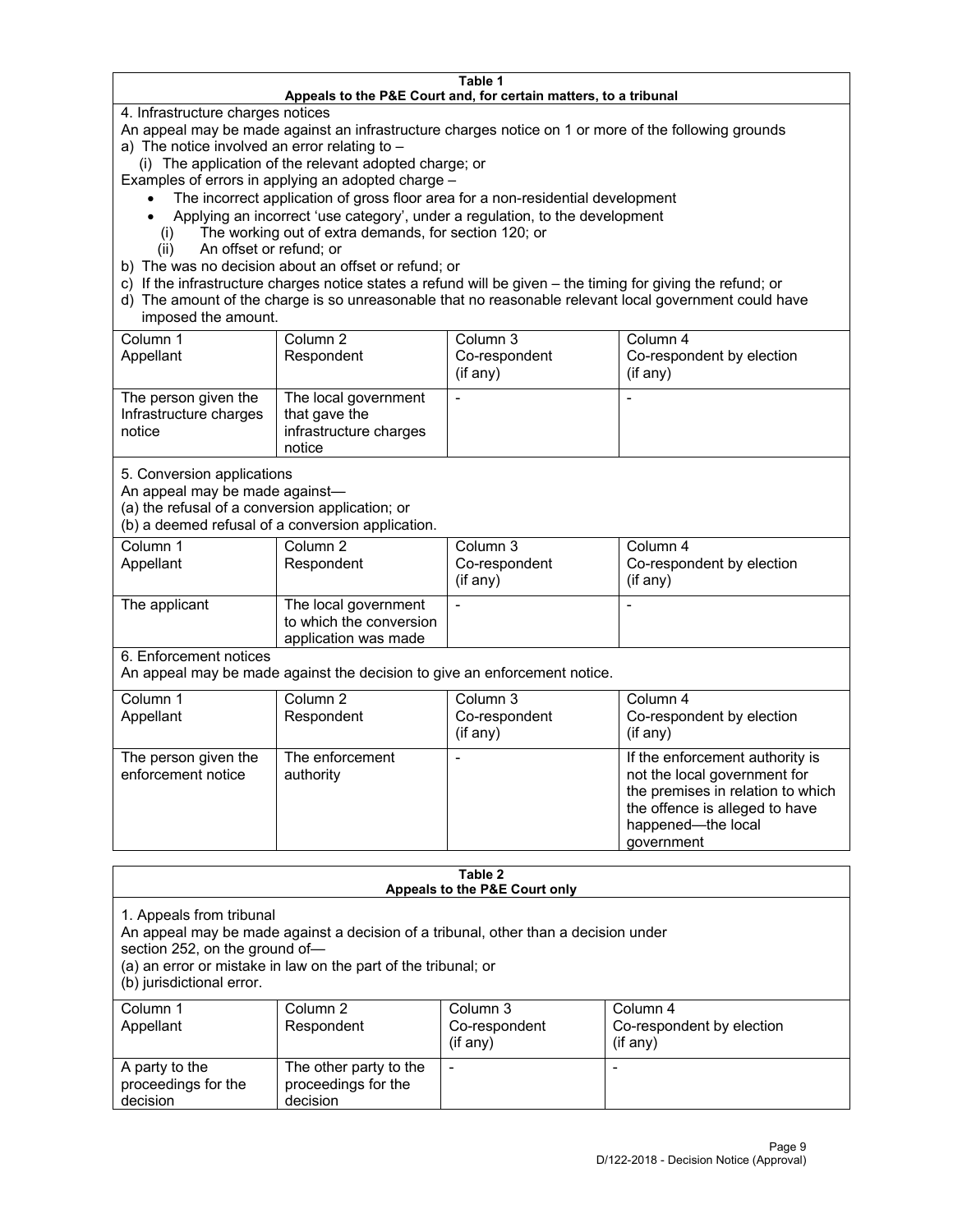#### **Table 2 Appeals to the P&E Court only**

2. Eligible submitter appeals

An appeal may be made against the decision to give a development approval, or an approval for a change application, to the extent that the decision relates to—

(a) any part of the development application for the development approval that required impact assessment; or (b) a variation request.

| Column 1<br>Appellant                                                                                                                                                                        | Column 2<br>Respondent                                                                                                     | Column 3<br>Co-respondent<br>$($ if any $)$                                                                             | Column 4<br>Co-respondent by election<br>(if any)    |
|----------------------------------------------------------------------------------------------------------------------------------------------------------------------------------------------|----------------------------------------------------------------------------------------------------------------------------|-------------------------------------------------------------------------------------------------------------------------|------------------------------------------------------|
| 1 For a development<br>application-an<br>eligible submitter for<br>the development<br>application<br>2 For a change<br>application-an<br>eligible submitter for<br>the change<br>application | 1 For a development<br>application-the<br>assessment<br>manager<br>2 For a change<br>application-the<br>responsible entity | 1 The applicant<br>2 If the appeal is<br>about a concurrence<br>agency's referral<br>response—the<br>concurrence agency | Another eligible<br>submitter for the<br>application |

3. Eligible submitter and eligible advice agency appeals

An appeal may be made against a provision of a development approval, or failure to

include a provision in the development approval, to the extent the matter relates to—

(a) any part of the development application or the change application, for the development approval, that required impact assessment; or

(b) a variation request.

| Column 1<br>Appellant                                                                                                                                                                                                                                                                         | Column <sub>2</sub><br>Respondent                                                                                          | Column <sub>3</sub><br>Co-respondent<br>(i f any)                                                                       | Column 4<br>Co-respondent by election<br>(if any) |  |
|-----------------------------------------------------------------------------------------------------------------------------------------------------------------------------------------------------------------------------------------------------------------------------------------------|----------------------------------------------------------------------------------------------------------------------------|-------------------------------------------------------------------------------------------------------------------------|---------------------------------------------------|--|
| 1 For a development<br>application-an<br>eligible submitter for<br>the development<br>application<br>2 For a change<br>application-an<br>eligible submitter for<br>the change<br>application<br>3 An eligible advice<br>agency for the<br>development<br>application or<br>change application | 1 For a development<br>application-the<br>assessment<br>manager<br>2 For a change<br>application-the<br>responsible entity | 1 The applicant<br>2 If the appeal is<br>about a concurrence<br>agency's referral<br>response-the<br>concurrence agency | Another eligible submitter for the<br>application |  |
| 4. Compensation claims<br>An appeal may be made against-<br>(a) a decision under section 32 about a compensation claim; or<br>(b) a decision under section 265 about a claim for compensation; or<br>(c) a deemed refusal of a claim under paragraph (a) or (b).                              |                                                                                                                            |                                                                                                                         |                                                   |  |
| Column 1<br>Appellant                                                                                                                                                                                                                                                                         | Column <sub>2</sub><br>Respondent                                                                                          | Column 3<br>Co-respondent<br>(if any)                                                                                   | Column 4<br>Co-respondent by election<br>(if any) |  |
| A person dissatisfied<br>with the decision                                                                                                                                                                                                                                                    | The local<br>government to which<br>the claim was made                                                                     |                                                                                                                         |                                                   |  |
| 5. Registered premises                                                                                                                                                                                                                                                                        |                                                                                                                            |                                                                                                                         |                                                   |  |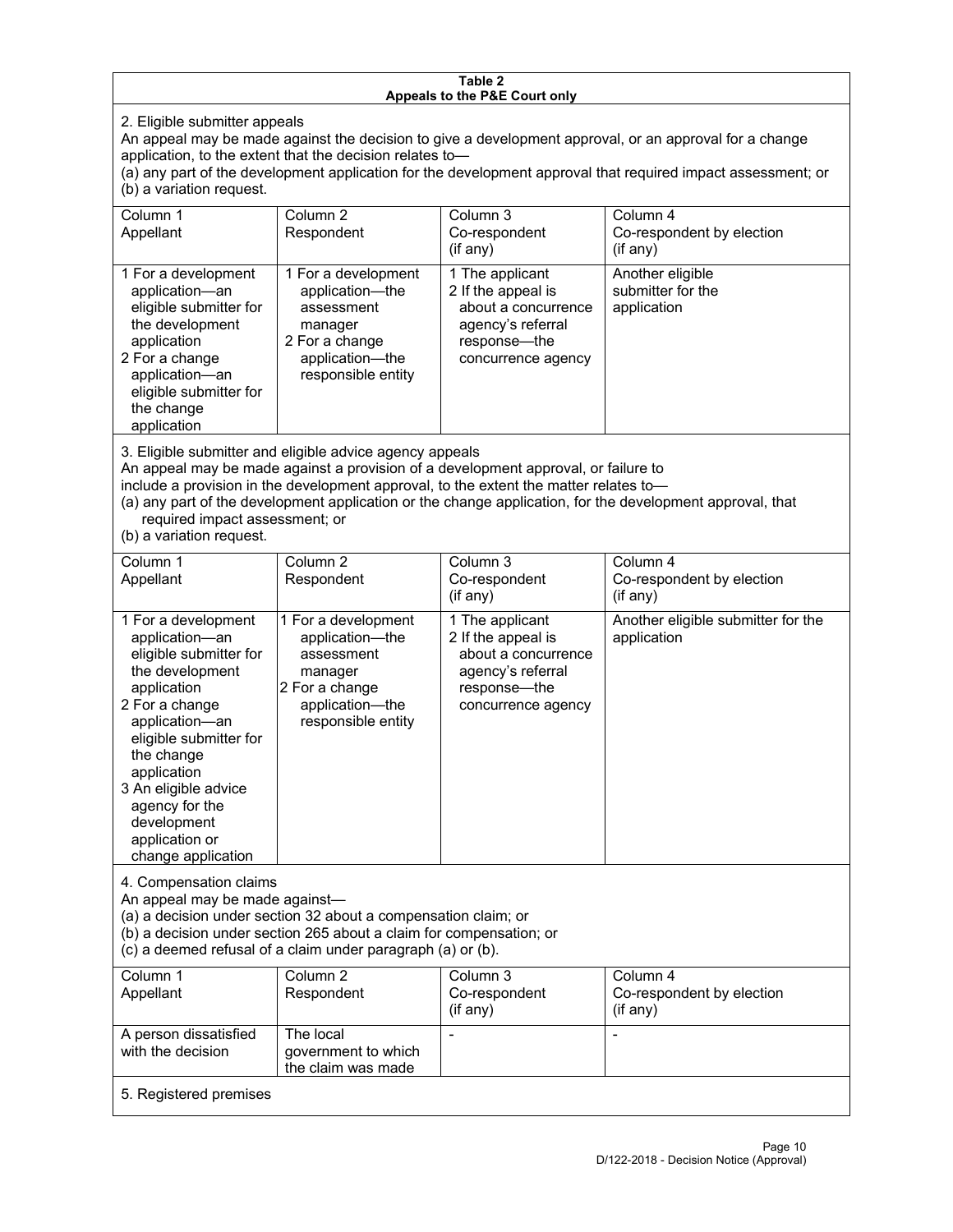| Table 2<br>Appeals to the P&E Court only                                                                                                                                                                                                                                                                             |                                   |                                                  |                                                                                                                                                                             |  |
|----------------------------------------------------------------------------------------------------------------------------------------------------------------------------------------------------------------------------------------------------------------------------------------------------------------------|-----------------------------------|--------------------------------------------------|-----------------------------------------------------------------------------------------------------------------------------------------------------------------------------|--|
| An appeal may be made against a decision of the Minister under chapter 7, part 4.                                                                                                                                                                                                                                    |                                   |                                                  |                                                                                                                                                                             |  |
| Column 1<br>Appellant                                                                                                                                                                                                                                                                                                | Column <sub>2</sub><br>Respondent | Column <sub>3</sub><br>Co-respondent<br>(if any) | Column 4<br>Co-respondent by election<br>(if any)                                                                                                                           |  |
| 1 A person given a<br>decision notice about<br>the decision<br>2 If the decision is to<br>register premises or<br>renew the<br>registration of<br>premises-an owner<br>or occupier of<br>premises in the<br>affected area for the<br>registered premises<br>who is dissatisfied<br>with the decision                 | The Minister                      | $\overline{a}$                                   | If an owner or occupier starts the<br>appeal - the owner of the<br>registered premises                                                                                      |  |
| 6. Local laws<br>An appeal may be made against a decision of a local government, or conditions applied,<br>under a local law about-<br>(a) the use of premises, other than a use that is the natural and ordinary consequence of prohibited<br>development; or<br>(b) the erection of a building or other structure. |                                   |                                                  |                                                                                                                                                                             |  |
| Column 1<br>Appellant                                                                                                                                                                                                                                                                                                | Column <sub>2</sub><br>Respondent | Column 3<br>Co-respondent<br>(if any)            | Column 4<br>Co-respondent by election<br>(if any)                                                                                                                           |  |
| A person who-<br>(a) applied for the<br>decision; and<br>(b) is dissatisfied with<br>the decision or<br>conditions.                                                                                                                                                                                                  | The local government              | L,                                               | $\overline{a}$                                                                                                                                                              |  |
|                                                                                                                                                                                                                                                                                                                      |                                   | Table 3<br>Appeals to the tribunal only          |                                                                                                                                                                             |  |
| 1. Building advisory agency appeals<br>An appeal may be made against giving a development approval for building work to the extent the building<br>work required code assessment against the building assessment provisions.                                                                                         |                                   |                                                  |                                                                                                                                                                             |  |
| Column 1<br>Appellant                                                                                                                                                                                                                                                                                                | Column <sub>2</sub><br>Respondent | Column 3<br>Co-respondent<br>(if any)            | Column 4<br>Co-respondent by election<br>(if any)                                                                                                                           |  |
| A building advisory<br>agency for the<br>development application<br>related to the approval                                                                                                                                                                                                                          | The assessment<br>manager         | The applicant                                    | 1 A concurrence agency for the<br>development application<br>related to the approval<br>2 A private certifier for the<br>development application<br>related to the approval |  |
| 3. Certain decisions under the Building Act and the Plumbing and Drainage Act<br>An appeal may be made against a decision under-<br>(a) the Building Act, other than a decision made by the Queensland Building and Construction Commission; or<br>(b) the Plumbing and Drainage Act, part 4 or 5.                   |                                   |                                                  |                                                                                                                                                                             |  |
| Column 1<br>Appellant                                                                                                                                                                                                                                                                                                | Column <sub>2</sub><br>Respondent | Column 3<br>Co-respondent<br>(if any)            | Column 4<br>Co-respondent by election<br>(if any)                                                                                                                           |  |